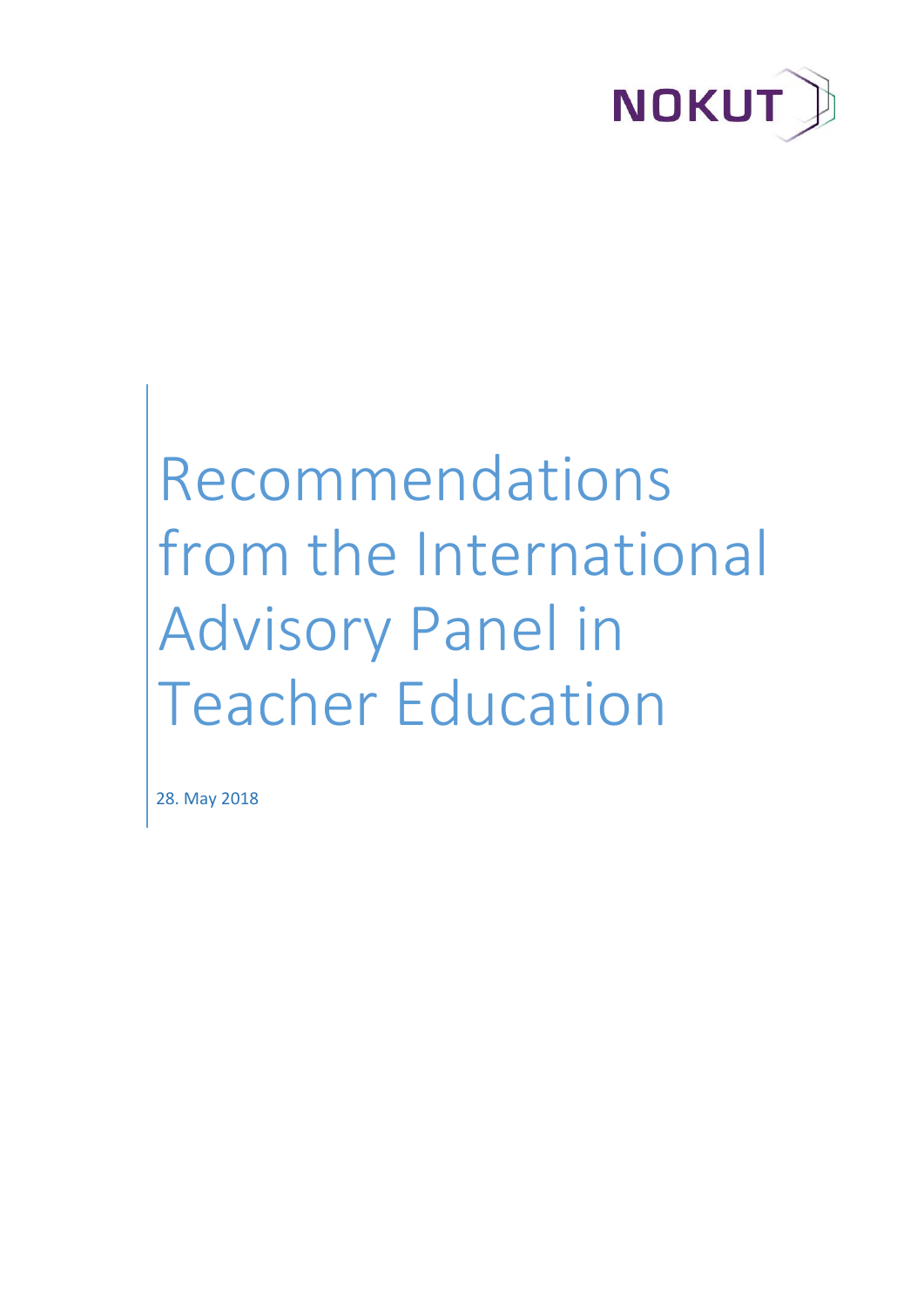

In the commissioning letter establishing the Advisory Panel in Teacher Education, the Ministry of Education and Research describes the group's task as follows: 'to stimulate the institutions' quality work on the new primary and lower secondary teacher educations through advice, recommendations and feedback…The group's mandate includes giving recommendations to higher education institutions, UHR-LU, NOKUT and the Ministry'. More specifically, the letter asks the group to 'consider whether the national guidelines…incorporate elements and knowledge from internationally recognized research on good teacher education', as well as to 'develop a norm for the level and composition of academic environments, and for how the new academic supervision regulations at MA level can be operationalized for integrated MAs in teacher education'.

The Advisory Panel in Teacher Education has so far pursued its mandate mainly by creating arenas for dialogue, learning and discussion with the teacher education institutions. In response to the institutions' stated desire for us to work with them as directly as possible, we arranged three regional meetings for all institutions in the autumn of 2017. Feedback on the meetings was excellent, and participants were especially enthusiastic about the opportunity for discussions between institutions and practice schools, as well as between practice schools in the same area in many cases, this was the first time practice teachers and institution-based teacher educators had had a chance to meet. The discussions focused on the core questions of teacher education, e.g. the goals of teacher education, characteristics of the programme, coursework, teaching practice supervision, MA thesis, research in teacher education, roles of teacher educators at teacher education institutes and schools, as well as possibilities and challenges related to collaboration between teacher education institutions and practice schools. We are following up the discussions that emerged with a national meeting in May of this year, and plan to repeat the pattern of regional and national meetings in 2019.

Having established this dialogue and reached a deeper understanding of the challenges and opportunities facing the field, we would like to take this opportunity to give some recommendations to the Ministry within a particular area: the various policy frameworks and regulations that structure Norwegian teacher education. We do this in keeping with our interpretation of our mandate as an International Advisory Panel-- that the Ministry and NOKUT would like feedback on whether and to what extent these frameworks and regulations, in our view, help to ensure and stimulate quality in the new teacher educations, and whether there are any potentially useful changes to make. We do this in light of our collective international expertise in initial teacher education practice, teacher education research, and teacher education policy. This document is our response to this aspect of the mandate.

The Advisory Panel members are, in general, very positive to Norway's teacher education policy, which we see as ambitious and exciting, in particular as regards the new MA programmes in primary and lower secondary (PLS) teacher education. In our experience of teacher education internationally, it is not common to see a national teacher education policy that supports research and research-based education so strongly in the frameworks, regulations and teacher education curriculum guidelines on all levels. Current policy conditions in Norway provide excellent possibilities for the development of a 5-year MA-level teacher education.

These ambitious policies have led to high expectations, not least when it comes to institutions' ability to build capacity in practice-based research and the supervision of practice-based research as well as developing and supporting the idea of research-based teaching and teacher preparation. The Advisory panel believes that capacity-building is one of the main challenges facing Norwegian TE, and that the TEIs will need to build sustainable research capacity to a greater extent than they are doing at the moment. Based on our analysis of the Norwegian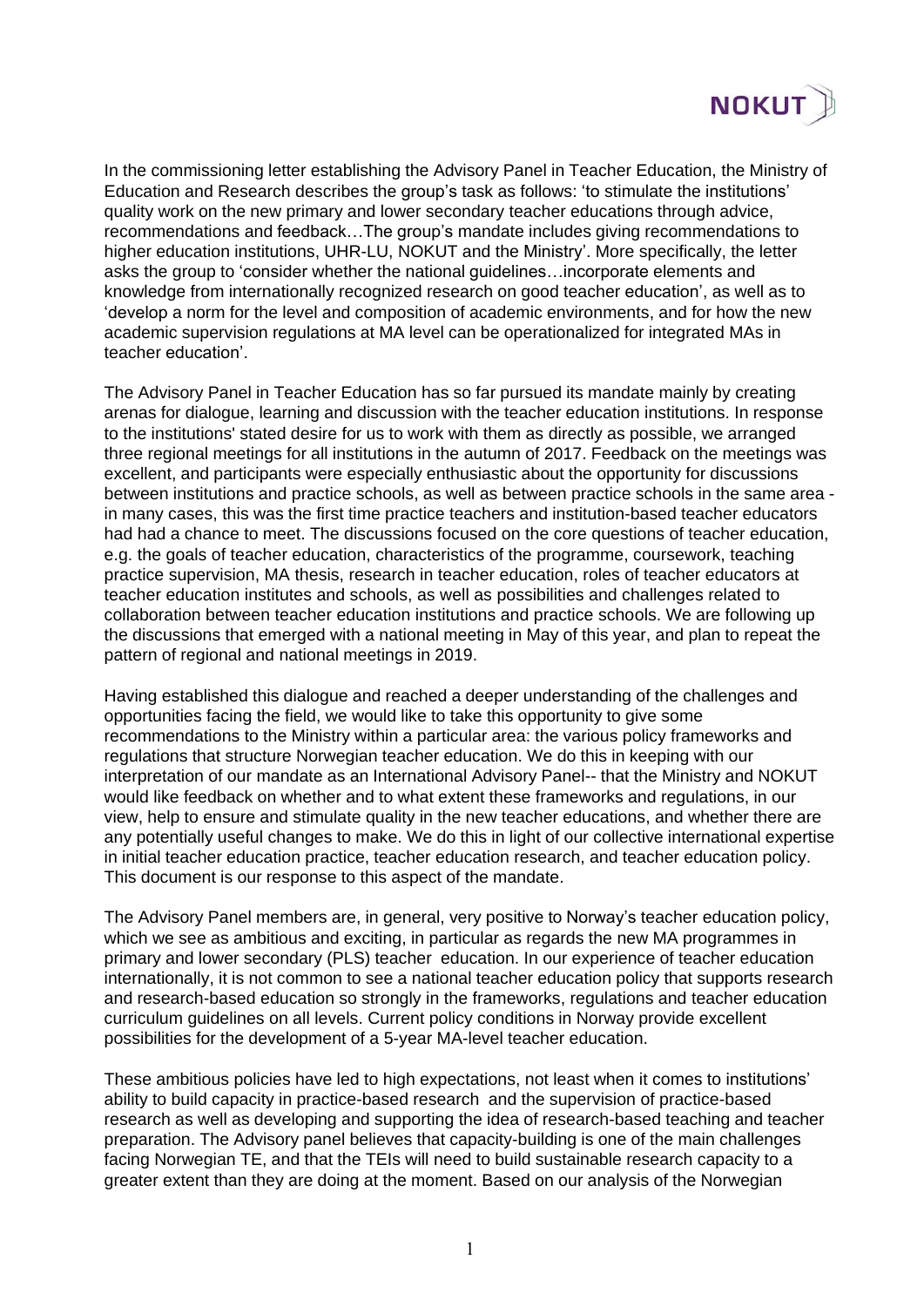

reform and our dialogue with TEI faculty and school-based educators in all regions of the country, we have concluded that currently, some policy frameworks and regulations support the kind of capacity-building that is needed, while others may be hindering it.

With this in mind, this document's purpose is to make recommendations for changes to some of the frameworks and regulations that govern Norwegian TE and/or in some cases, to modify the ways the frameworks and regulations are interpreted and put into practice. One of our recommendations, on MA supervision, does not relate directly to regulations but rather addresses a potential fruitful area for Ministry funding.

The ultimate aim of our recommendations is to improve Norwegian TEIs' capacity-building in research-based practice in teaching/teacher education as well as practice-based research. Both of these are necessary to allow TEIs to achieve the objectives of the MA reform. Since these frameworks and regulations are put in place and operationalised by the Ministry and NOKUT, we address our recommendations to these two organisations, though we include some notes for institutions on what our suggested changes would mean and require from them. Below we present recommendations in five main areas: staff composition, the organization of practice, supervision of the MA thesis, additional support for deans and program leaders, and NOKUT's future supervision of the teacher education programs.

### Recommendations

#### Staff composition

*The current situation*: NOKUT's Academic Supervision Regulations section 2-3, 'Requirements for the academic environment', regulate the staff composition of those who teach in MA programmes as follows: '50 per cent of the members of the academic environment must have at least associate professor qualifications [i.e. hold a doctorate or have doctorate-equivalent qualifications]. Within this 50 per cent, at least 10 per cent must have professor or docent qualifications'. In NOKUT's latest round of PLS programme accreditations, this regulation was interpreted to apply to *each subject area* in which the programme offers an MA specialisation. This meant that if, for instance, a programme offered a PLS teacher education MA with a specialisation in mathematics, 10% of the staff teaching in this area would need to have professor or docent qualifications in the relevant field.

*Recommendations*: In the future, we recommend that NOKUT should interpret the numerical regulations in section 2-3 as applying to the teacher education programme as a whole, not to individual MA specialisations. In particular, requiring that 10% of staff have professor-level qualifications within each of the MA specialisations has the potential to create a counterproductive and very difficult to meet hiring pressure for TEIs. In practice, this pressure may lead to the rapid, short-term hiring of staff with professor-level qualifications in lowpercentage part-time roles (most often "professor II" roles), with the primary aim of passing a numerical bar, rather than to building capacity more gradually and sustainably.

We recognise that NOKUT's current interpretation of the regulation is an attempt to ensure that the new programmes have an adequate level of research competence distributed across their key teaching areas. In teacher education, research specialisations are not necessarily generalizable, meaning that a high percentage of doctorate-holders on staff does not in itself mean that the programme has teachers with in-depth subject knowledge in the full range of areas the programme aims to cover. For instance, a staff member with a doctorate in physics will raise the total percentage of doctorate holders on staff, but will obviously not easily be able to fill a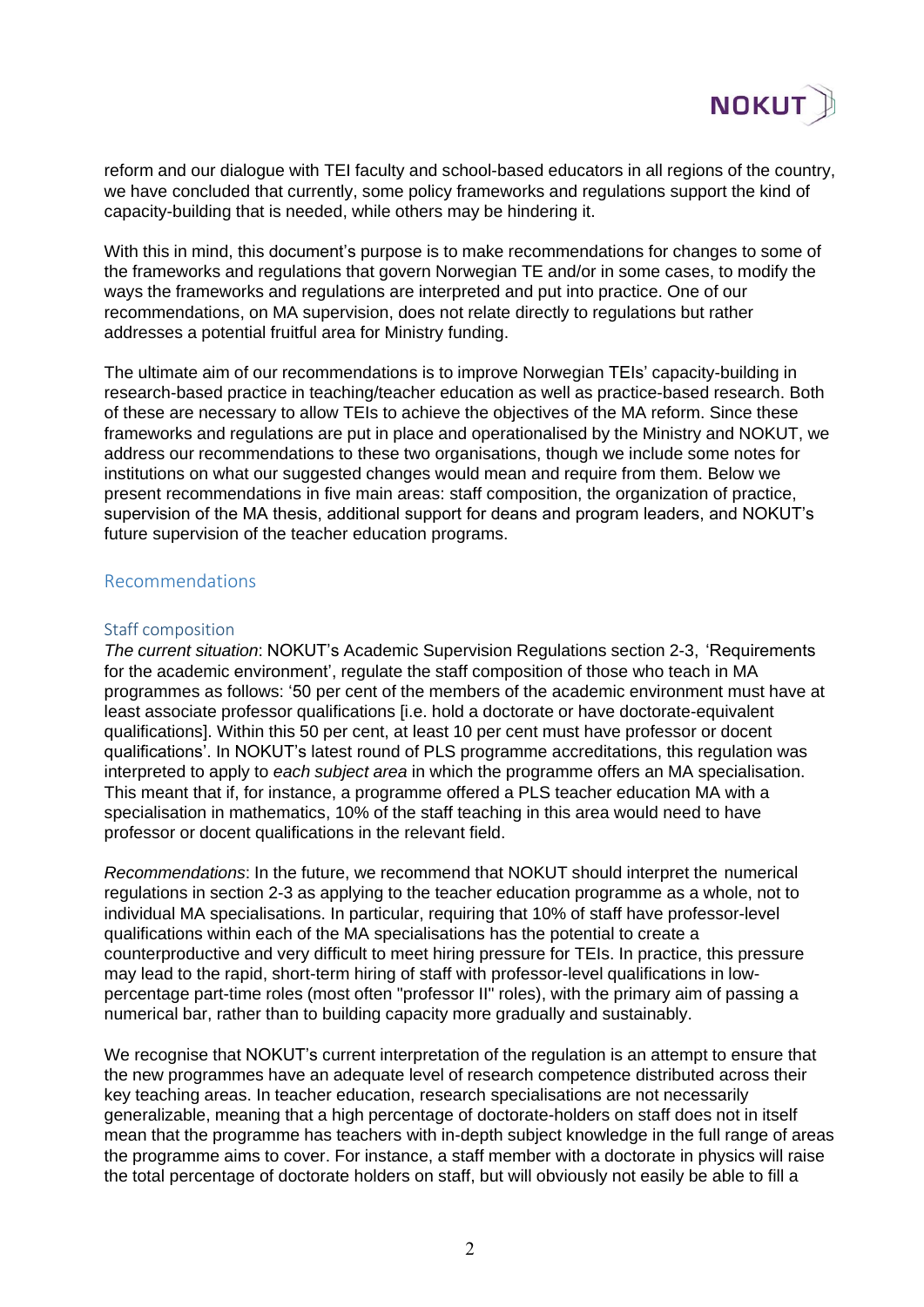

teaching need in the field of Norwegian didactics. For this reason, if NOKUT does change its interpretation according to our recommendation, institutions will still need to ensure that their staff composition allows for the necessary subject knowledge and research competence in their key teaching areas. For many institutions, this will require a process of capacity-building over time. We advise institutions to focus both on new hires and on professional development for their existing staff, making use of research capacity-building organisations like NAFOL.

We believe it is especially important for institutions to ensure a good distribution of staff members with *doctoral-level* qualifications. The uneven distribution of staff members with *professor-level* qualifications is a less pressing issue, since the added importance of professor-level expertise has less to do with their specific subject knowledge and more with their greater research experience, which allows them to contribute to the research development of the academic environment as a whole by collaborating with and providing guidance for colleagues. Institutions should work to ensure that they make broad and cross-disciplinary use of their professors' research expertise.

#### **Practice**

*The current situation*: The Regulations Relating to the Framework Plan for Primary and Lower Secondary Teacher Education specify that programmes should include at least 110 days of practice (that is, days where students of teaching are working in schools and classrooms) in total, with at least 80 days across years 1-3 and at least 30 days across years 4-5. In practice, to the best of our knowledge, many, if not all TEIs place the final 30 practice days in year 4 and have no practice at all in year 5.

*Recommendation*: The framework regulations should be changed to specify at least 30 days of practice in year 4 and at least 30 days of practice in year 5. This change could be accomplished in two ways. The first option is to increase the total number of practice days from 110 to 140. The other option is to reduce the number of practice days from 80 to 50 in years 1 to 3, while increasing the number of practice days from 30 to 60 in years 4 and 5. From our international perspective, the first option is highly preferable, but we are well aware that this would be costly, and would require the government to increase its funding to the teacher education programs. Our second option does not increase the total number of practice days, thus it is budget neutral for the programs. However, both suggestions will require changes to the national framework regulations. Our main point is that students need more practice late in their studies, and that there are different ways to achieve this. Again we highly recommend option 1 with the overall number of days of practice increased.

This recommendation is based on the fact that it is preferable for PLS-students to have a higher concentration of practice time when they are further into their education and thus more able to make use and further develop their knowledge and skill base when they are actually closer to entering the field. It is also essential that the practice periods be long and coherent enough to allow for significant professional tasks to be accomplished, including for example, long-term planning, curriculum development, making accommodations for those with special learning needs, working with colleagues and parents, and conducting and learning from both formative and summative assessments. In addition, long coherent supervised teaching periods allow student teachers to learn the skills and practice of teaching in interaction with more experienced practitioners and teacher educators.

Second, the *Regulations Relating to the Framework Plan for Primary and Lower Secondary Teacher Education* stipulate that the master thesis should be "profession- orientated and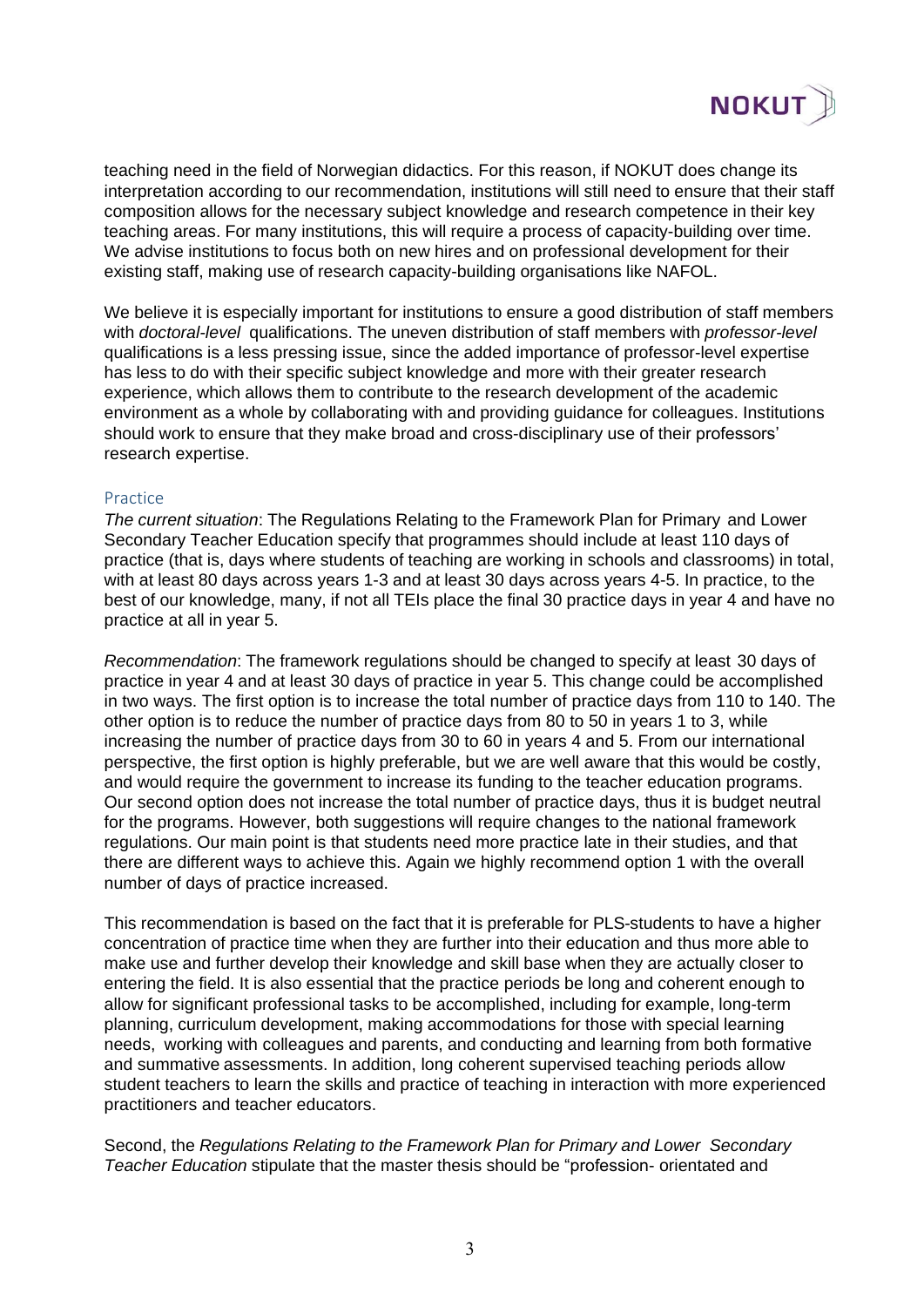

practice-based." Although the policy documents do not specify what these terms mean, based on our international expertise in teacher education, we recommend that these terms be interpreted to mean that the master thesis focus on "problems of practice," which emerge from student teachers' full participation in the life of the classroom and school. In order to investigate these problems in their schools and classrooms, the PLS-students would engage in teacher research or other forms of practice-based inquiry. This kind of practice-based research, which draws on data from the classroom, yields knowledge that is highly usable in the local context. This knowledge is valuable to school-based educators who are hosting the PLS-students in their classrooms, but often this knowledge is also of interest well beyond the local setting. In order to conduct this type of research, it is necessary to expand the number of days the PLS-students spend in the schools during the last two years of the programs.

#### MA supervision

*The current situation*: One of the central capacity issues facing the new MA programmes is MA supervision. By 2020, large numbers of PLS-students will be in need of supervisors with the experience and skills to offer research supervision.

*Recommendation*: While many more skilled research supervisors with doctoral-level research experience are clearly needed in the TEI programmes, doctoral research experience is only one of many potentially important qualities for a teacher educator, and hiring processes need to take other forms of experience into account as well. This means that institutions should not rely solely on new hires to increase their supervision capacity, but should be encouraged to explore other forms of capacity-building. We recommend that the Ministry sets aside funding for TEIs to develop innovative and collaborative research supervision practices, including for example, cohort or group supervision, peer support processes, and supervisory partnerships between TEIs and schools. One such form of collaborative supervision, cohort supervision, involves a staff member with PhD-level or professor-level research qualifications collaborating with a group of other TEI staff members and/or school- based educators to supervise the MA thesis work of a group of students. This kind of approach has multiple benefits for the students' thesis work, including at least: increased supervision expertise among TEI staff, increased collaboration across the TE programme; and enhanced collaboration between TEIs and practice schools. This approach would also make it possible to link in productive ways the research of the PLS-students to the ongoing research projects and interests of the schools.

#### Additional Support for Deans and Program Leaders

*The current situation.* Many of the deans and program leaders at the newly-merged institutions are new to leadership roles and also to some of the institutions they are now working with. Both the deanship and program leader position are challenging jobs in TEIs, especially in the midst of multiple institutional changes and challenges. These individuals are expected to lead major structural changes (institutional mergers) as well as deliver new teacher education programs across multiple campuses. Without strong competent leadership and collaboration between leaders at different institutions, there is a risk the PLS TE reform might fail to live up to its potential.

*Recommendations:* We recommend that the Ministry provide resources for drawing together the deans and program leaders from across TEIs and for offering coaching aimed at bringing the institutions together around the PLS TE reforms. This coaching could focus on building research capacity, internationalisation, building collaboration, and extending networks.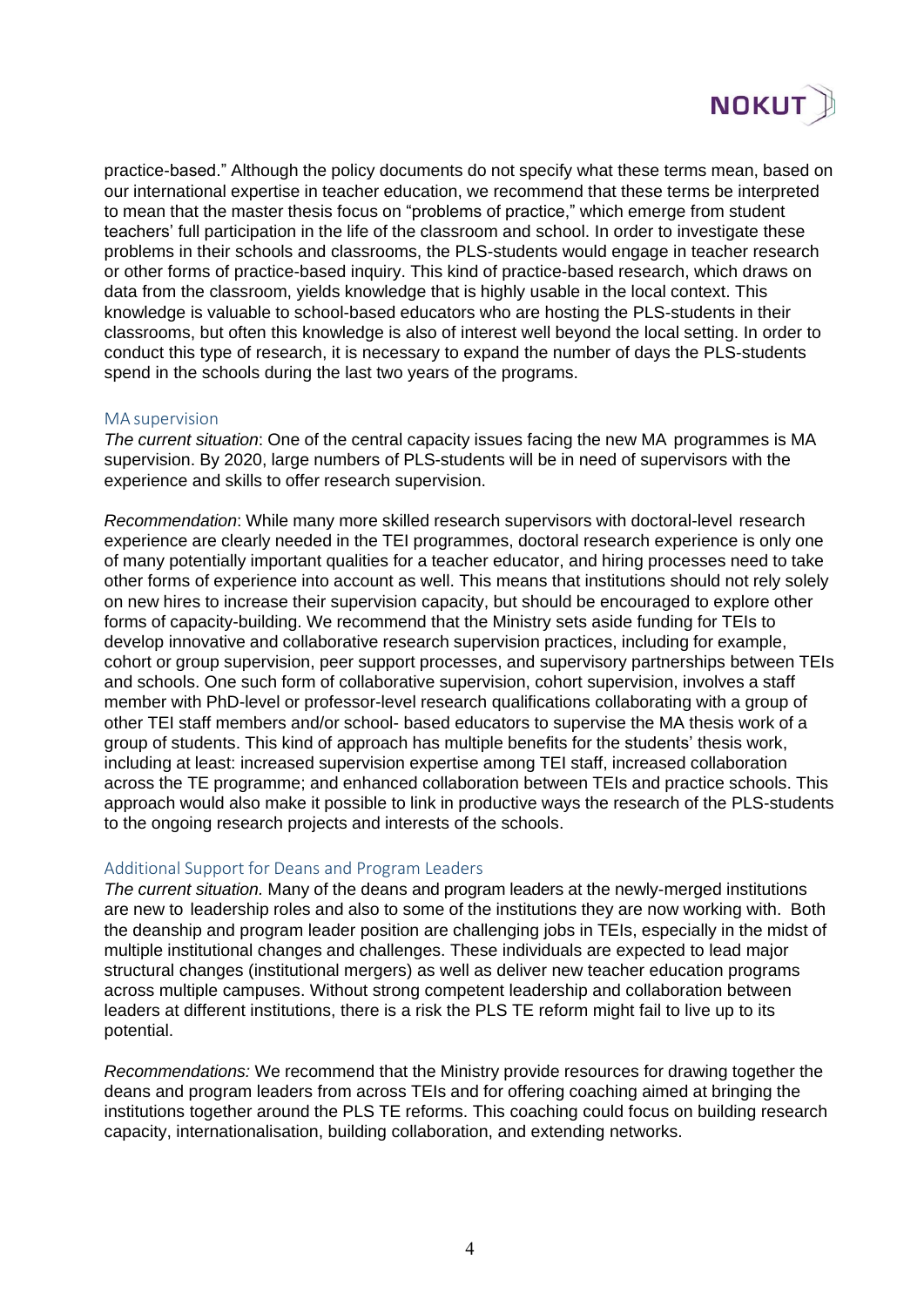

## 2020 NOKUT supervision of TEIs

*The current situation*: NOKUT is currently considering the possibility of a supervision of teacher education institutions in 2020. Although it is our understanding that NOKUT has yet to determine the best form for this process to take, our experience meeting with teacher educators at the TEIs suggests that they are anxious about the prospect of an upcoming supervision and that, to a certain extent, they are making decisions about their new programmes more to be sure they are in compliance with the new regulations than because the decisions are best for the programmes.

*Recommendations*: We believe that the prospect of a potentially punitive supervision may be making TEIs counterproductively risk-averse. The International Advisory Panel recommends that NOKUT replace the 2020 supervision with a formative evaluation. This would take the immediate pressure off the institutions, particularly with regard to their staffing levels and research capacity. This would also make it more likely that the TEIs, which are undergoing many major changes, will be able to take risks and be innovative. In addition, we believe that an evaluation with well-chosen focus areas and a clear formative purpose could be useful in providing feedback and guidance regarding the institutions' change processes.

We suggest that the evaluation focuses on the following:

#### Regulatory areas:

- Supervision arrangements (both academic and practice-oriented)
- Distribution of practice days
- Institutions' active steps and strategies to build their own research capacity in education and to support practitioner research literacy in schools
- Arrangements for partnership with the schools, including interaction between supervision of practice and thesis

#### Broader, more formative areas:

- Partnership with the students how the programme builds on understanding their motivations, professional aspirations, challenges and expectations
- Integration across the different forms of knowledge included in the programme (subject, education research, practitioner knowledge etc.)

## Conclusion

From an international perspective we believe that there the PLS TE reform is an ambitious reform that is definitely moving in the right direction and that it has the potential to educate strong Norwegian teachers. Yet, as we discuss above, we believe the Ministry of Education and Research and NOKUT will need to address the issues we discuss above in order to increase the likelihood of success of this ambitious reform.